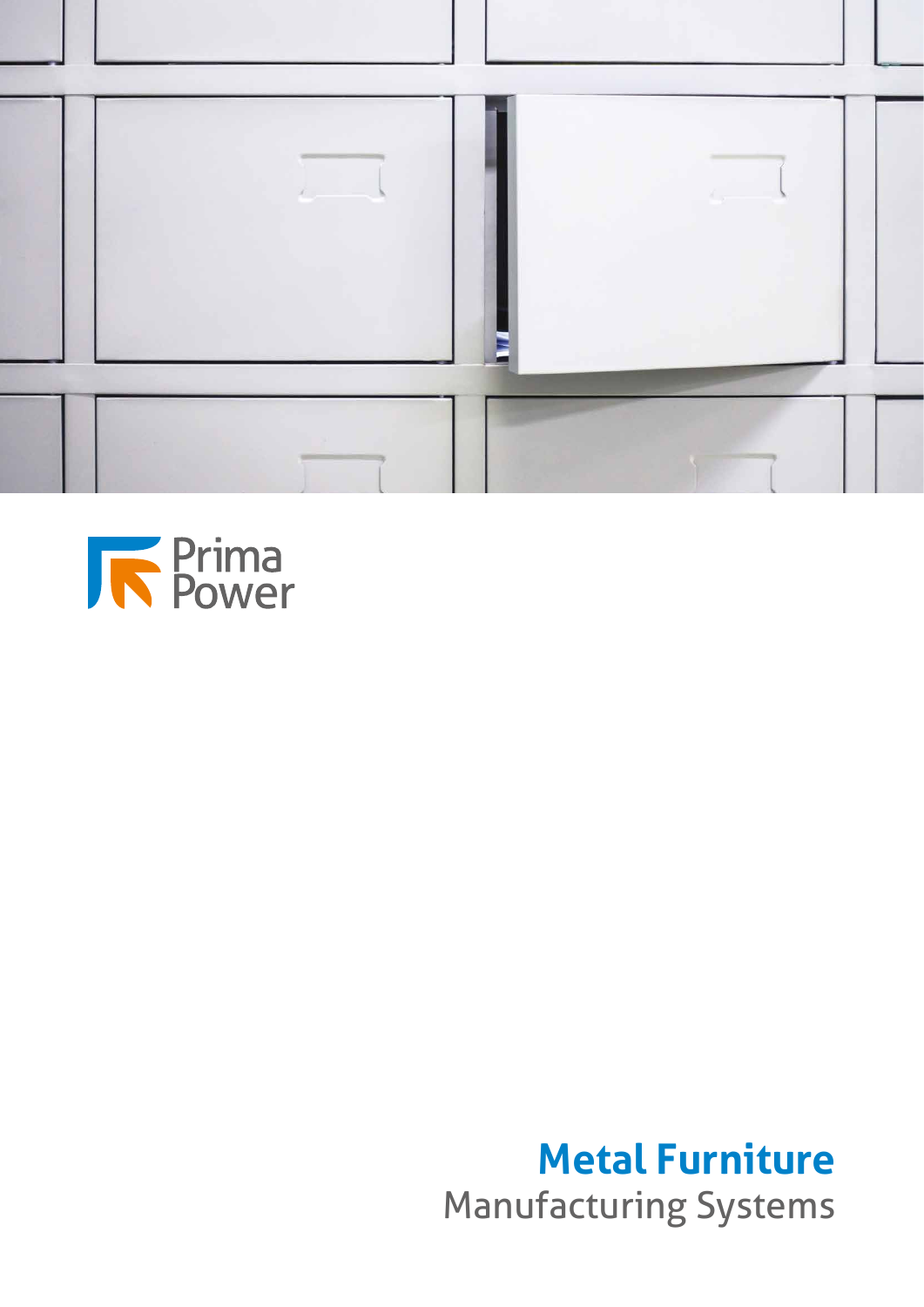## **Open** your business to the new **opportunities**

### Keep up with **Market & Design Trends**

Metal furniture is being used in an increasing range of environments, with growing demand for premium products in terms of aesthetics, finish and design.

Metal furniture is the ideal solution for **work and social spaces.** Contexts where essential lines, functionality and sustainability are key elements.

### Embrace **Sustainability**

Energy efficiency and waste reduction: metal furniture production is an **eco-sustainable choice** and represents an alternative to plastic use, as well as deforestation and wood consumption.

The use of **pre-painted sheet metals** eliminates painting and washing from the production process: this further reduces the environmental impact and related costs.

### Improve **Quality**

Advanced design systems and production processes – developed to work efficiently, even with pre-finished and precious metal sheets – make it possible to create **products with a modern and essential design:** perfectly in keeping with consumer demand.



### Boost **Profitability**

**Integrated management of the entire workflow,** from raw materials to the finished product, including make-to-order components. Very high level of automation, capable of integrating the loading and unloading activities.

**Predictive diagnostics** to eliminate machine downtime. Reduction of time and resources to be dedicated to painting, welding, washing and assembly. Today, the **profitability** of production lines can be pushed to the maximum.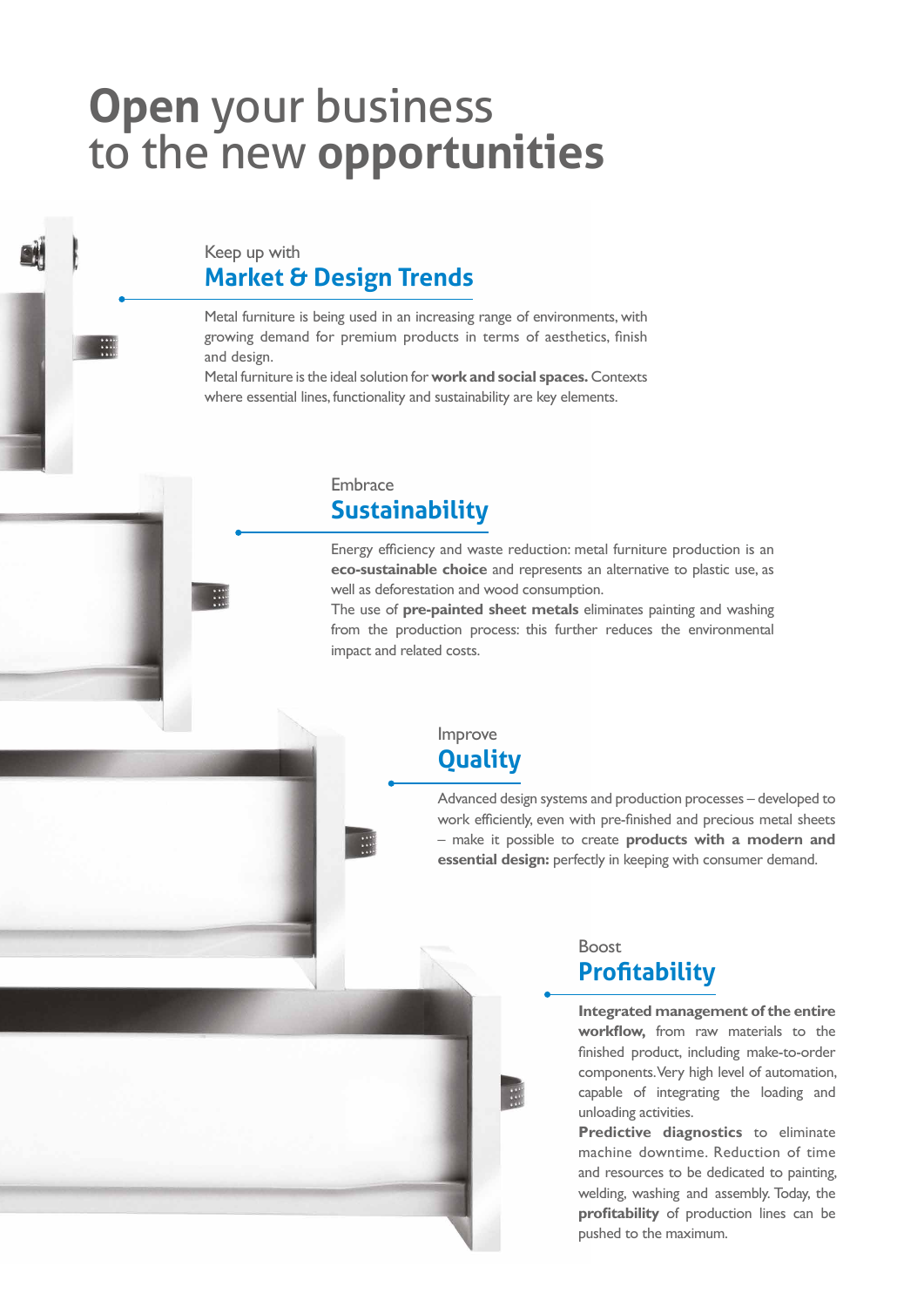# **Seize all opportunities with the Prima Power Manufacturing Systems**





Prima Power has the solution to all your production needs, with **flexible, accurate servo-electric machines,** developed to process pre-finished and pre-painted materials.



Efficient alone, Prima Power machines are unbeatable when combined in a system. The entire production process is reduced to a single stage, with fully automated operating cycles that make it possible to quickly switch from one product to another.



An ideal solution for producing kits in a single manufacturing flow, producing semi-finished goods using a Kanban system and producing customised products on a "make-to-order" basis.



Intelligent machines equipped with **advanced software solutions:** the perfect ally for redesigning processes and products from a "Design for Manufacture and Assembly" perspective. Your lines will produce a complete, high quality product, which is easy to assemble without the need for screws, rivets, welding, painting and washing.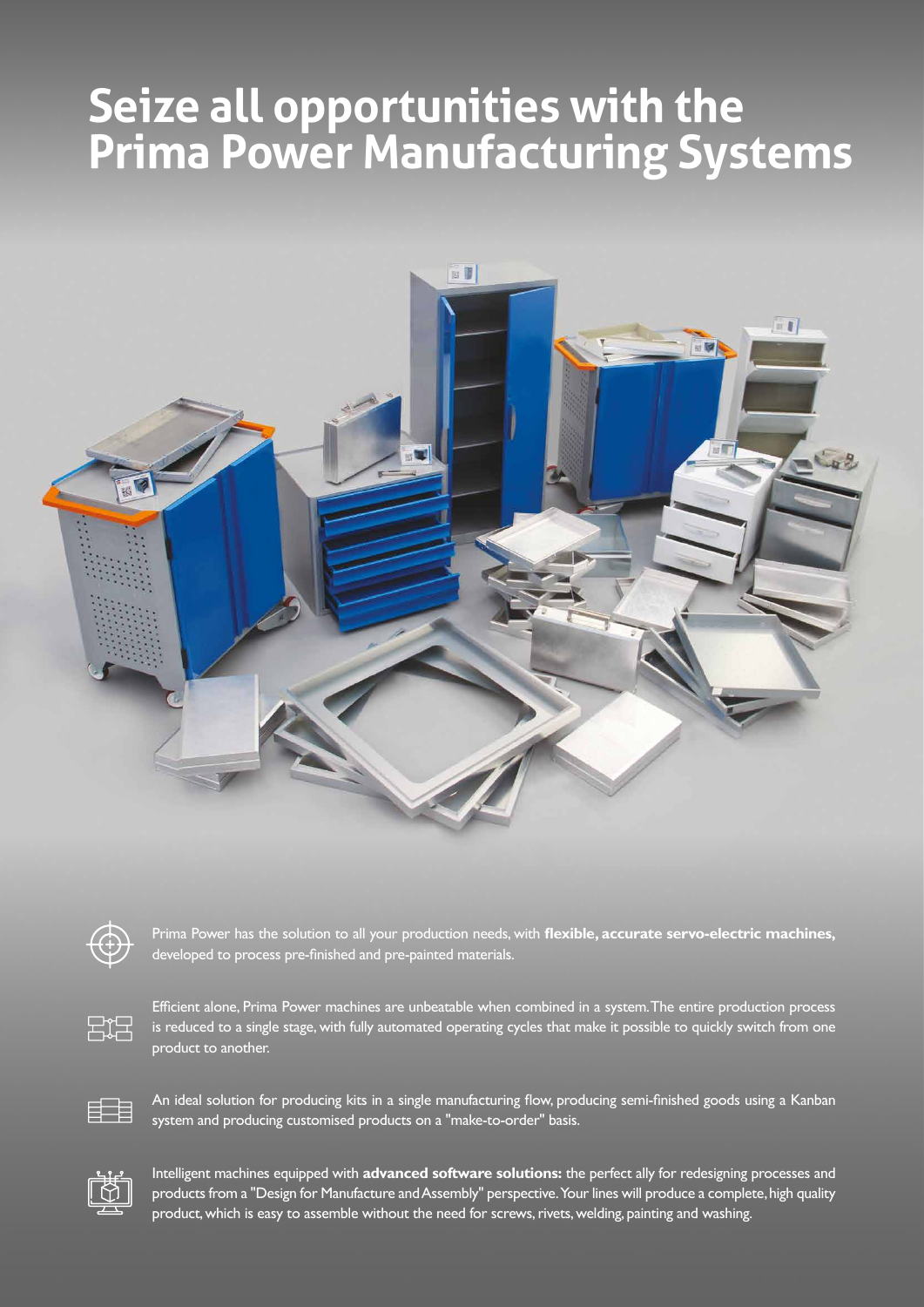# **The ideal factory, the best products**



Prima Power Integrated Manufacturing Systems allow flexible and fast production reducing the lead time from raw material to components ready for assembly.

### **Product range**



#### **LASER GENIUS LGf**

Best quality, high accuracy and productivity without compromises on the whole thickness range thanks to the best integration of all machine components.



#### **SHEAR GENIUS SG**

An Integrated punching and shearing without nibble marks for a better part quality, no skeletons and less punching scraps for savings in raw material.





#### **PUNCH GENIUS PG**

A compact machine with a small footprint, offering productivity, operation convenience and compatibility with a number of automation solutions.

#### **COMBI GENIUS CG**

An integrated punching and laser cutting work centre for versatile manufacturing. It is supplied with an integrated high brilliance fiber laser enabling manufacturing faster, more economically and with a wider range of materials.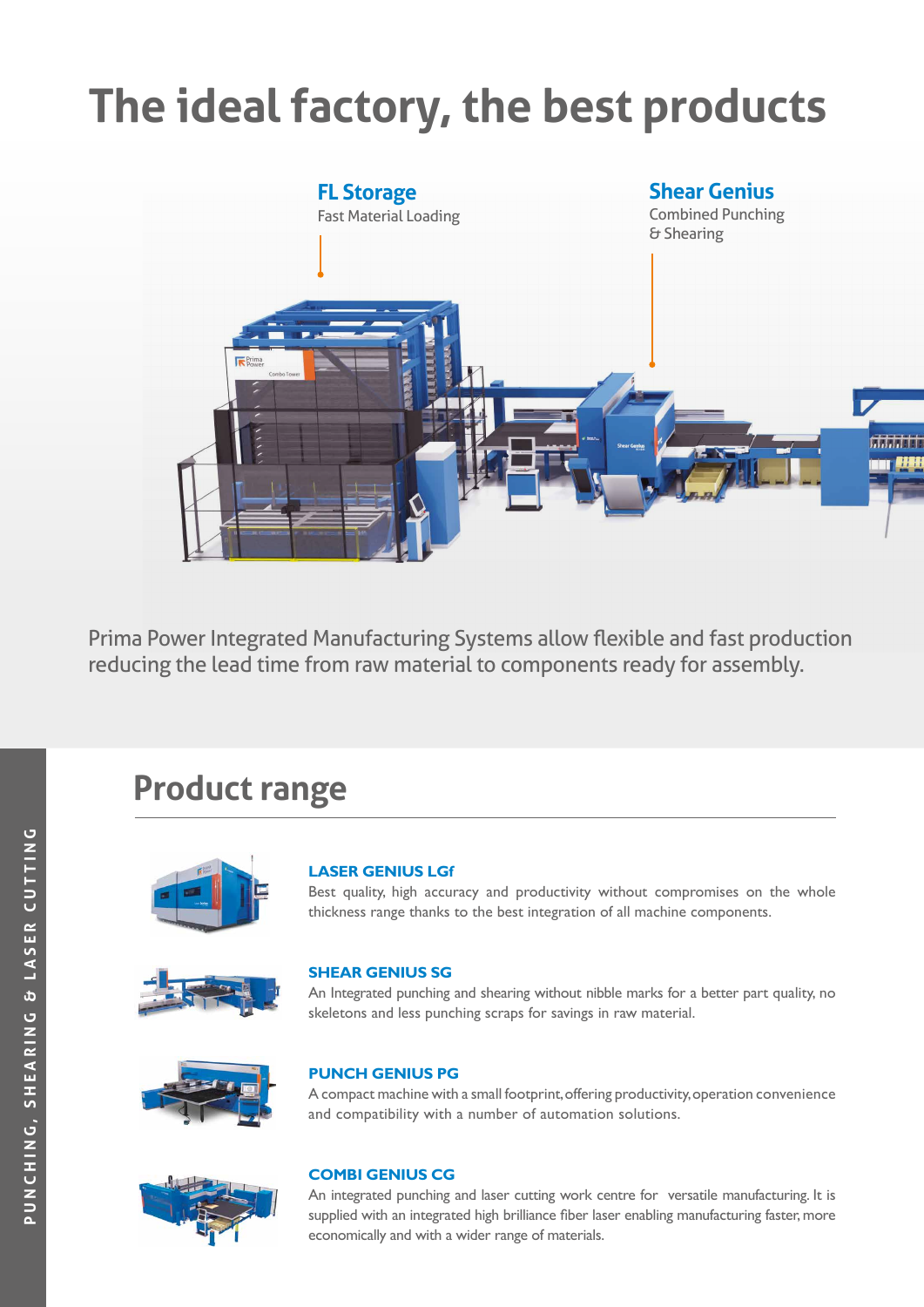

Material flow can be flexibly arranged to transfer parts directly to automatic bending, to balance the different time requirements of bending and punching/shearing, to exit material from the system and to bring new material into it. The flexible and versatile buffering function ensures that optimum operation in terms of manufacturing cost and throughput time can always be chosen, whatever the manufacturing task.



#### **FAST BEND FBe**

A compact semi automatic machine easy to use that optimizes the productive performance allowing more bends per side in an automatic sequence.



#### **BCe & BCe SMART 2220**

These semi automatic bending cells offer a compact solution with an intermediate level of automation as well as a reasonable investment for customers.



#### **EXPRESS BENDER EBe**

This servo-electric panel bender is based on a system that allows a high level of customisation to provide maximum productivity for the customer. The EBe bending operation cycle is fully automated: from the loading of flat parts to the unloading of bent components.



#### **eP-PRESS**

Fast and accurate servo electric press brake, suitable for a wide range of different products; programmable working speed to ensure bending is made without loss of product quality or operator safety.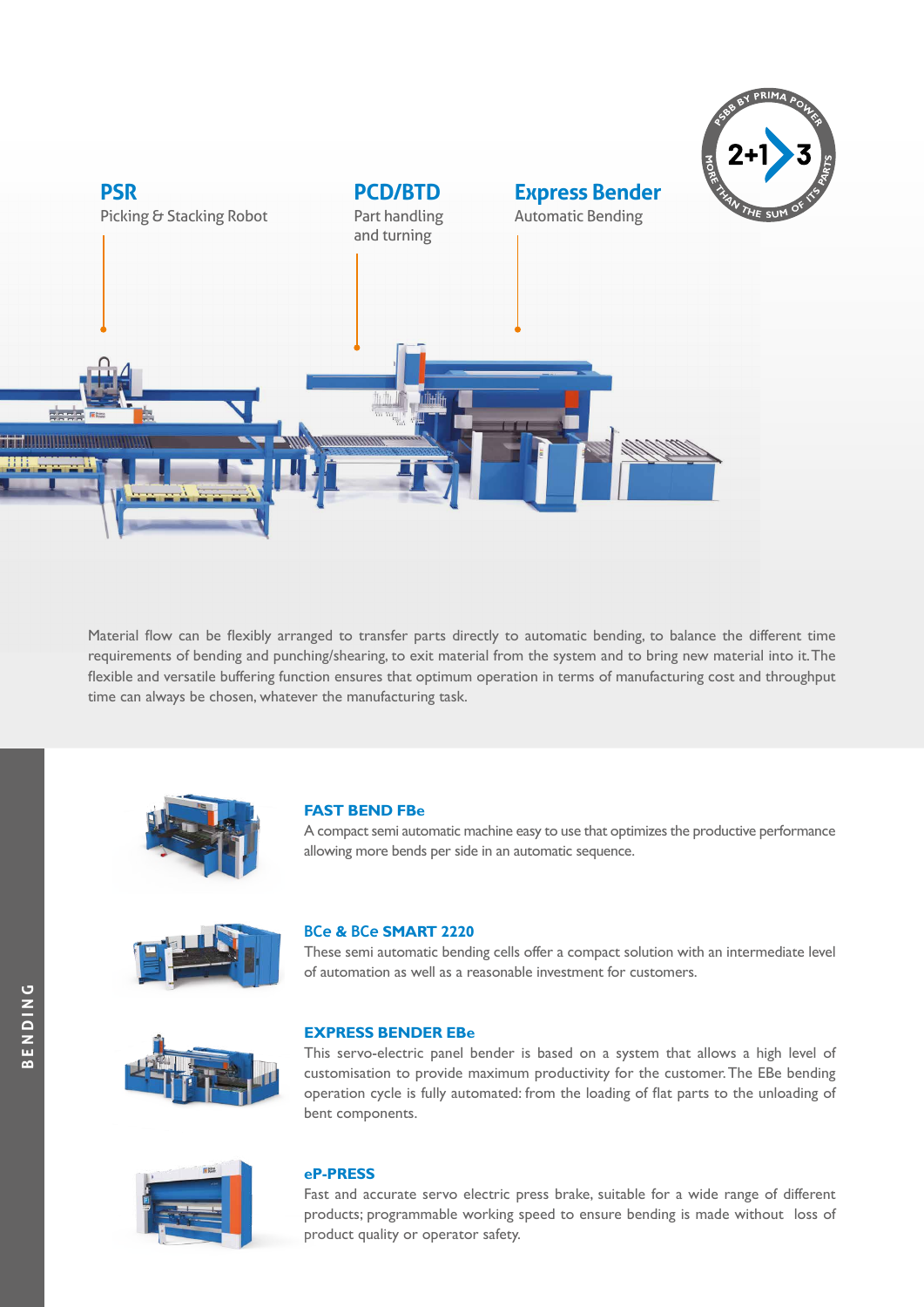## **Smart machines, smart software**

Thanks to a smart combination of machines and software, you can produce a greater complexity of parts that can be easily assembled without screwing or riveting.

The Prima Power software suite is a true ecosystem that provides the ideal solution to assist the customer in all phases of production, from offline programming to production data collection and reporting.

Prima Power software is developed for any customer use, including off-line, on-board, and on mobile devices.





data collected through sensors and cameras.

connectivity to ERP and MES through storing machine-generated data in the cloud.

and predictive maintenance services.







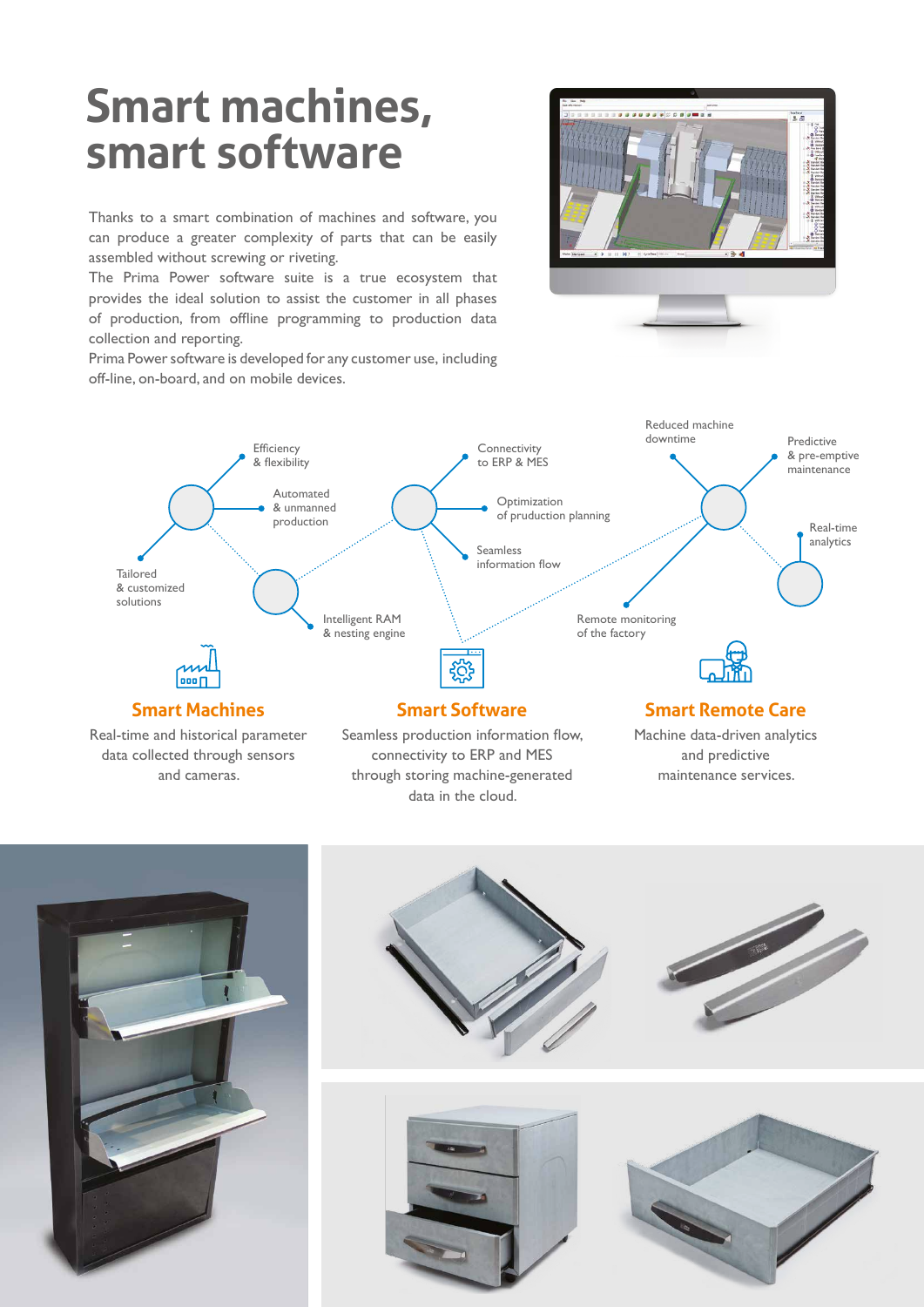## **The servo-electric technology improves production**

All Prima Power machines are equipped with servo-electric technology: faster, more precise and greener. The advantages of the servo-electric technology, compared to the hydraulic one, are:



Better geometric and aesthetic quality of bent components



60% energy saving



70% savings on maintenance costs



-30% of production time

## **Prima Power** All in one. **The only one.**

Prima Power offers a comprehensive range of products and services for sheet metal working and laser cutting. A true **all in one** partner.

**The only one** to develop all the essential components of its products: numerical control, automation, laser head, and even our own fiber laser source.

**THE PUNCH** State-of-the art, versatile solutions for servo-electric punching.

**THE LASER** Laser machines and systems for 2D and 3D cutting, welding and drilling.

#### **THE SHEAR**

Integrated systems for punching & shearing: highly productive with optimal sheet utilization.

**THE COMBI** Punching & laser cutting cell with servo-electric punching technology.

**THE PRESS** Fast, accurate and efficient servo-electric and servo-hydraulic press brakes.

**THE BEND** Wide range of solutions for bending, including panel benders and bending centers.

**THE SYSTEM** Full and modular range of solutions for the management of the whole working process.

**THE SOFTWARE** Prima Power software solutions to maximize throughput.